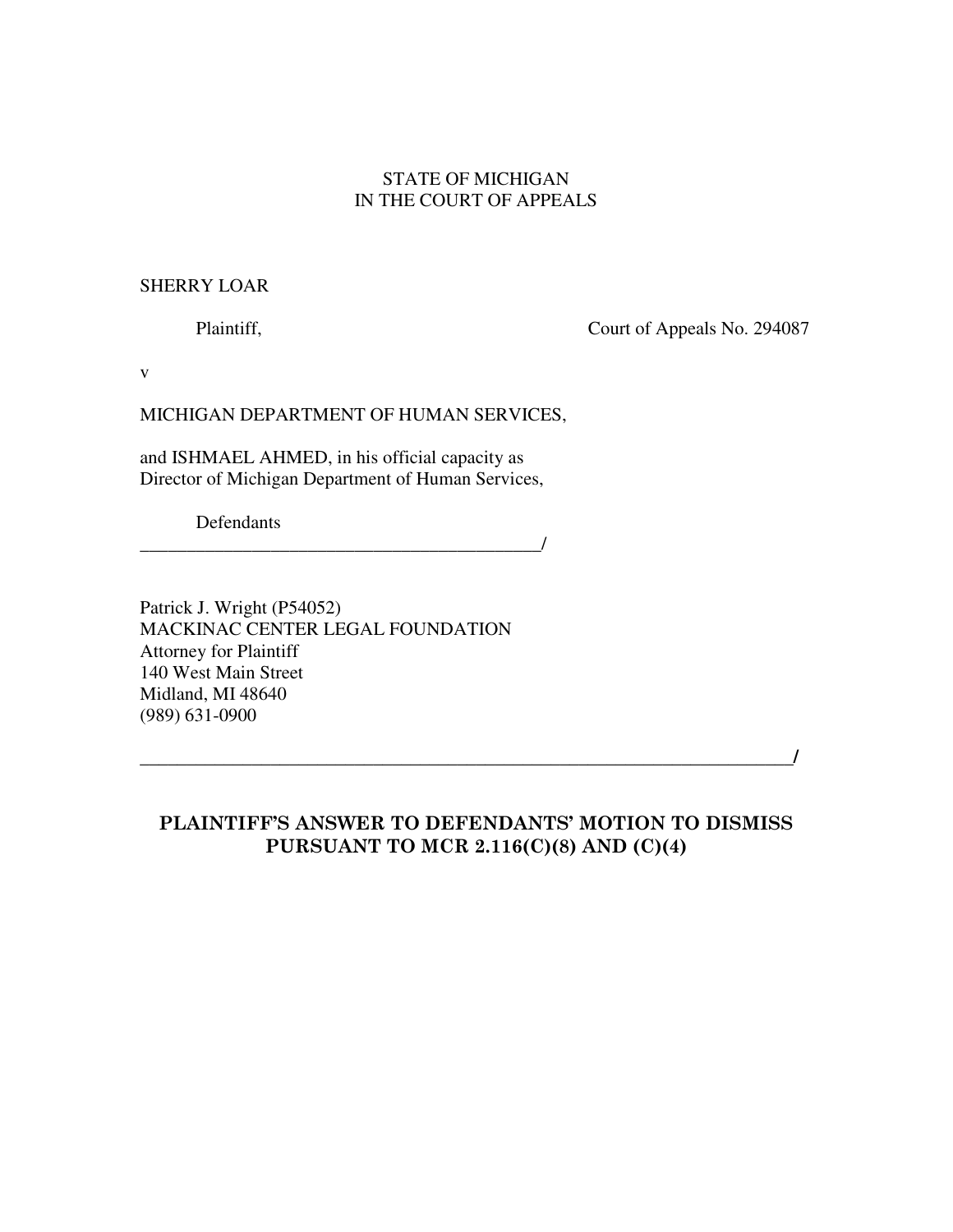- 1. Admit.
- 2. Admit.
- 3. Admit that in 2006, the Michigan Employment Relations Commission (MERC) purported to certify Child Care Providers Together Michigan (Union) as the collective bargaining agent to represent day care providers. Deny that a collective bargaining agent could be named for day care providers without an act of the Legislature.
- 4. Admit that the Union and Michigan Home Based Child Care Council (MHBCCC) purported to enter into a collective bargaining agreement. Deny that the Union could act on Plaintiff's behalf without an act of the Legislature. Further deny that DHS was a party to the collective bargaining agreement or that the agreement by its express terms contemplates DHS' withholding of union dues.
- 5. Deny.
- 6. Deny.
- 7. Deny.
- 8. Admit that MCR 7.203 is a rule related to this Court's jurisdiction.
- 9. Deny.
- 10. Deny.
- 11. Deny that involvement of a non state official as a party deprives this Court of original jurisdiction over mandamus actions.
- 12. Deny.
- 13. Deny that Plaintiff is a member of the Union and further deny that this action must be brought in either MERC or in Circuit Court.
- 14. Deny.